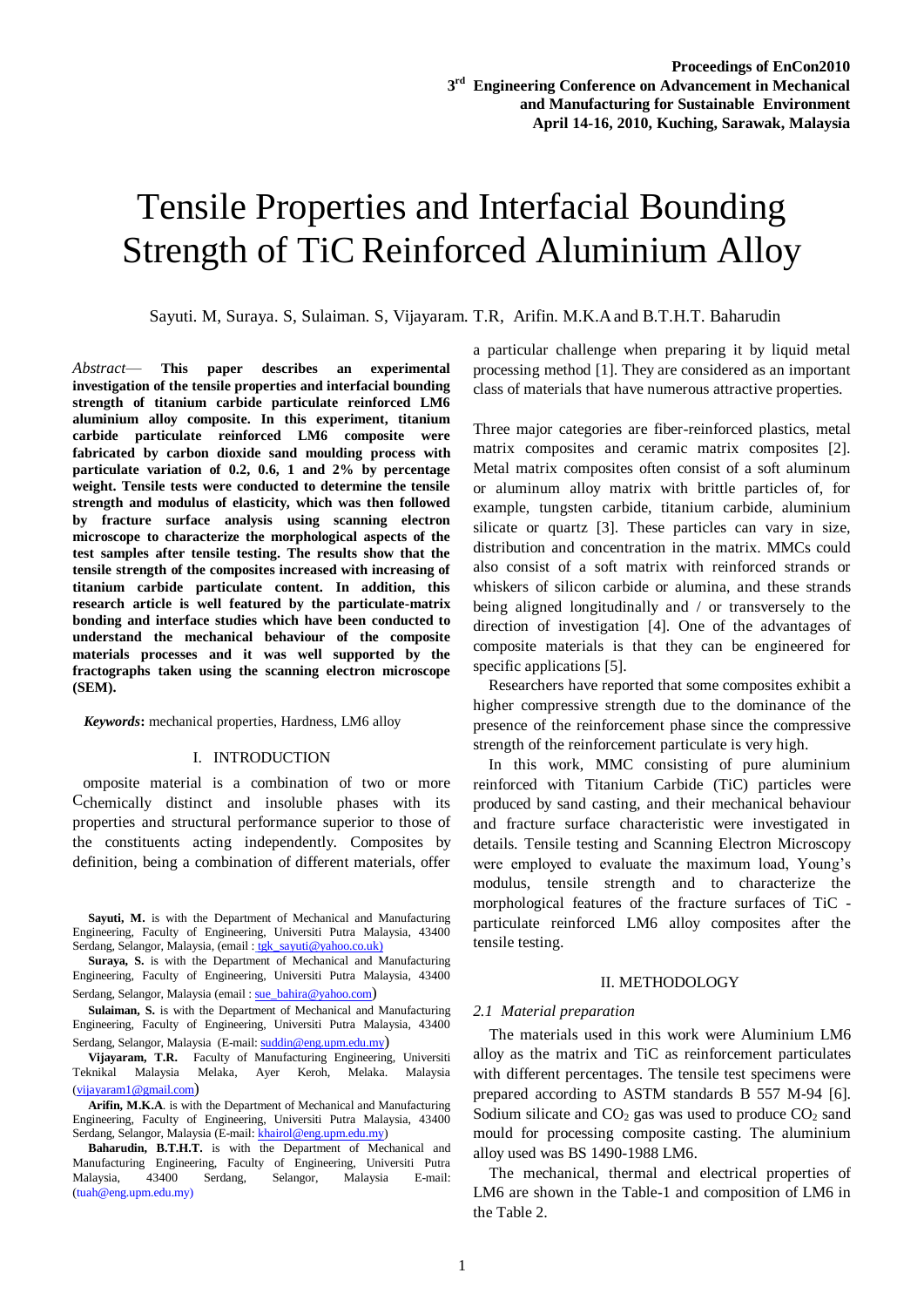|  |  | Table 1 the mechanical, thermal and electrical properties of LM6 |  |  |  |  |  |  |  |
|--|--|------------------------------------------------------------------|--|--|--|--|--|--|--|
|--|--|------------------------------------------------------------------|--|--|--|--|--|--|--|

| PHYSICAL PROPERTIES                                   | <b>VALUES</b> |  |  |
|-------------------------------------------------------|---------------|--|--|
| Density $(g/cc)$                                      | 2.66          |  |  |
| <b>MECHANICAL</b><br><b>PROPERTIES</b>                | <b>VALUES</b> |  |  |
| Tensile strength, Ultimate<br>(MPa)                   | 290           |  |  |
| Tensile<br>Yield<br>strength,<br>(MPa)                | 131           |  |  |
| Elongation %; break (%)                               | 3.5           |  |  |
| Poissons ratio                                        | 0.33          |  |  |
| Fatigue strength (MPa)                                | 130           |  |  |
| Machinability                                         | 30            |  |  |
| Shear strength (MPa)                                  | 170           |  |  |
| Hardness (BHN)                                        | 50            |  |  |
| Modulus<br>$\alpha$ f<br>elasticity<br>(N/sq.mm)      | 71000         |  |  |
| <b>THERMAL PROPERTIES</b>                             | <b>VALUES</b> |  |  |
| CTE, linear $20^{\circ}$ C ( $\mu$ m/m- $^{\circ}$ C) | 20.4          |  |  |
| CTE, linear $250^{\circ}$ C (µm/m-<br>$^{\circ}$ C)   | 22.4          |  |  |
| Heat of fusion $(J/g)$                                | 389           |  |  |
| Thermal conductivity (W/m-<br>K)                      | 155           |  |  |
| Melting point $(^{\circ}C)$                           | 574           |  |  |
| Solidus, $(^{\circ}C)$                                | 574           |  |  |
| Liquidus (°C)                                         | 582           |  |  |
| <b>ELETRICAL</b><br><b>PROPERTIES</b>                 | <b>VALUES</b> |  |  |
| Electrical resistivity (Ohm-<br>cm)                   | 0.000004<br>4 |  |  |

| Table 2 the composition of LM6 |  |  |  |  |  |  |
|--------------------------------|--|--|--|--|--|--|
|--------------------------------|--|--|--|--|--|--|

| <b>Chemical</b><br>constituents | $wt. \%$    |
|---------------------------------|-------------|
| Al                              | 85.95-87.95 |
| Cu                              | 0.1         |
| Fe                              | 0.6         |
| Mg                              | 0.1         |
| Mn                              | 0.5         |
| Ni                              | 0.1         |
| P <sub>b</sub>                  | 0.1         |
| Si                              | $10 - 13$   |

| Sn | 0.05 |
|----|------|
| Ti | 0.2  |
| Zn | 0.1  |

*2.2 Fabrication of composites*

Only one type of pattern was used in this project and the procedure for making the pattern involves the preparation of drawing, selection of pattern material and surface finish. Carbon dioxide moulding process was used to prepare the specimens as per the standard moulding procedure. Titanium carbide-particulate reinforced MMCs were fabricated by casting technique. Four different weight fractions of TiC particle in the range from 0.2%, 0.6%, 1%, 2% were used. An induction furnace was used to melt the aluminium alloy at  $\sim 800^{\circ}$ C and TiC was mixed in it after the alloys attains the liquid state. The main concern was to maintain the temperature while transferring the molten metal to the mould and hence to ensure the quality of the cast product. The metal handling equipment used to transfer the molten metal also depends on the mould size and quality of cast being cast. Tensile test specimens were made as per the ASTM standard B557 M-94 specifications as shown in Figure 1. Fracture surface analysis by using SEM was conducted after the tensile testing. Tensile tests were carried out by using a universal testing machine to determine the tensile properties of the material such as ultimate tensile strength and Young's modulus.

# 2.3 Tensile Testing

Tensile test was conducted to determine the mechanical properties of the processed TiC particulate reinforced LM6 alloy composites. The dimensions of the test samples were decided according to B557 M-94 and Figure 1 shows the specimens before testing. Titanium carbide-particulate reinforced LM6 alloy composite cast specimens were processed by  $CO<sub>2</sub>$  process. Different weight fractions of (TiC) particulates are added to produce the cast test samples. A 100 KN servo hydraulic INSTRON 8500 UTM was used to conduct the tensile tests. The test samples were subjected to a tensile load and the mechanical properties were determined. Hence, the tensile strength, and Young's modulus values were calculated. A thin flat material with a constant rectangular cross-section was mounted and gripped in the INSTRON 8500 UTM testing machine and it was monotonically loaded in tension the load recorded. The test coupon strain was monitored for accuracy with displacement transducers where the stress-strain response of the material can be determined and hence the modulus of elasticity can be calculated. Figure 2 shows the specimens after testing.

| $106 - 27$ TiC           | $L = 6 - 2/10$ |
|--------------------------|----------------|
| LM6-2% Tic               | $146 - 275c$   |
| $206 - i$ / $11C$        | $LM6 - 277c$   |
| $2015 - 27.50$           | $LM6 - 2/56$   |
| $206 - 2/$ $\text{LiCl}$ | $LM6 - 1/7K$   |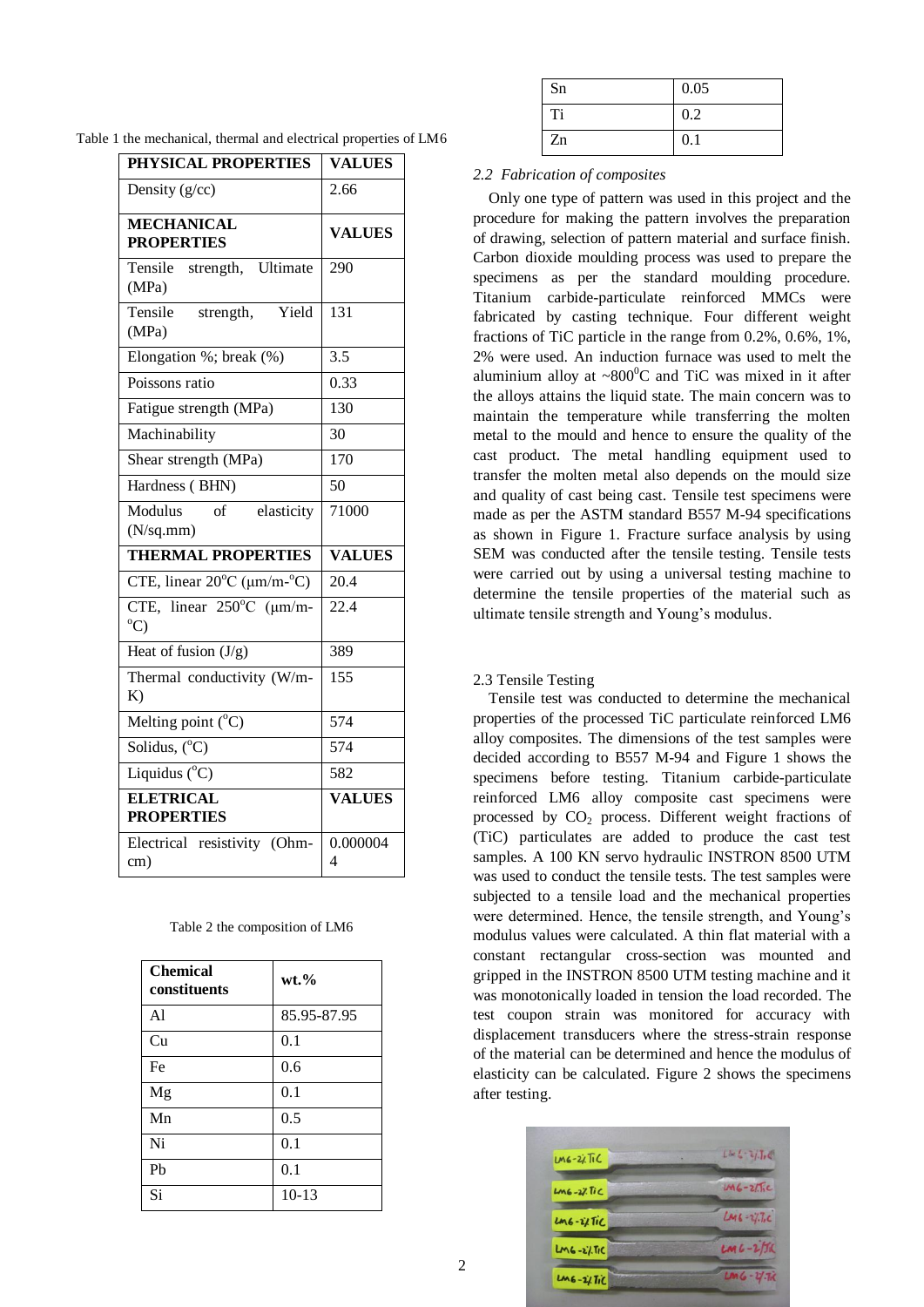Fig. 1 Specimen before testing



Fig. 2 Specimen after testing

# *2.3 Scanning electron microscopy*

Scanning Electron Microscope (SEM) using HITACHI S-3400N variable pressure microscope with Inca 300 Energy Dispersive X-ray (EDX) were used to analyze the fracture surfaces after tensile testing. Results and data obtained from the tensile tested samples are correlated with the reported mechanical properties for each weigh fraction of (TiC) silicon dioxide percentage addition to the LM6 alloy matrix.

#### 3 RESULTS AND DICUSSION

The tensile testing of the samples was performed based on the following specifications and procedures according to the ASTM standards.

| Type of testing              | : Tensile test     |
|------------------------------|--------------------|
| Crosshead speed              | $: 2.00$ mm/minute |
| Grip distance                | $: 50.000$ mm      |
| Specimen distance: 50.000 mm |                    |
| Temperature                  | $:24^0$ C          |

The Table 3, shows the effect of TiC on tensile strength and young modulus of the composite. The tensile properties of the LM6/TiC MMC for four different weight fractions at ambient temperature reveals an increases in tensile strength and modulus with increase in reinforcement content in the LM6 alloy matrix. The graph plotted between the average tensile strength and modulus or elasticity values variation in percentage weight of TiC particulate addition to LM6 alloy indicated that both the properties increases with increase of TiC particulate. The increases of tensile strength and young modulus of the TiC particulate reinforced LM6 alloy composite with increased addition in weight fraction of TiC particulate is explained as follow with reference to the Figure 3 and 4. The increase in tensile strength may be due to the TiC particles acting as barriers to dislocations in the microstructure. This dislocation increases the dislocation density, which provides a positive contribution to strength of the composite. This result was well supported and evidenced from the literature citation. [7,8]

Table 3. Tensile properties of MMC containing various amounts reiforcement content.

| wt% of     | Tensile Strength | Young modulus |
|------------|------------------|---------------|
| <b>TiC</b> | (MPa)            | (MPa)         |
|            | 116.0743         | 1881.246      |
| 0.2        | 123.9025         | 7011.749      |
| 0.6        | 130.9343         | 1935.583      |
|            | 133.9486         | 1876.223      |
|            | 135.8325         | 5853.59       |

The examine fracture surface of an LM6 matrix composite surfaces exhibit a brittle cleavage fracture mechanism. The fracture surface of the grain refined composite showed broken Aluminium and TiC particles (Figure 5 - 9) and well-attached particles within the dimples, indicating rather good interface cohesion between matrix and reinforcing particles.



Fig. 3 Average tensile strength versus weight fraction of  $TiC$ 



Fig. 4 Average young modulus versus weight fraction of **TiC**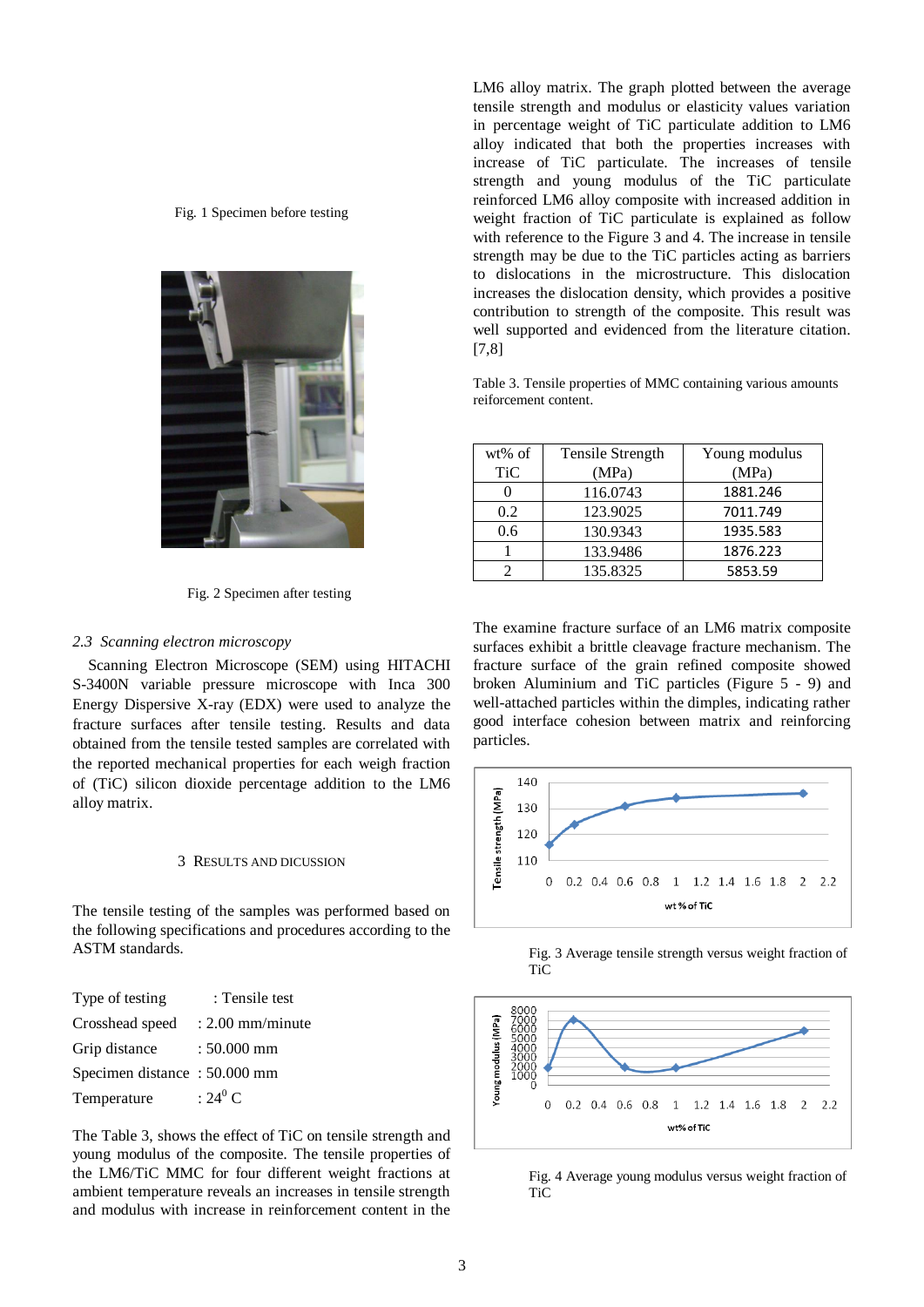

Fig. 5 Fractograph of LM6 at Fractograph of LM6 at 300X magnification by SEM after tensile testing



Fig. 6 Fractograph of 0.2% TiC particulate reinforced in TiC-LM6 matrix composite at 300X magnification by SEM after tensile testing



Fig. 7 Fractograph of 0.6% TiC particulate reinforced in TiC-LM6 matrix composite at 300X magnification by SEM after tensile testing



# Fig. 8 Fractograph of 1% TiC particulate reinforced

# in TiC-LM6 matrix composite at 300X magnification by SEM after tensile testing



#### 4 CONCLUSION

The split tensile strength and young's modulus values increased gradually as the TiC content in the composite increased from 0.2%, 0.6, 1 and to 2% by percentage weigh fraction. The tensile behavior of the processed composite had a strong dependence on the weight fraction addition of the second phase reinforcement particulate on the alloy matrix. The reason for this tensile behavior is due to the dominating nature of the compressive strength of the TiC particulate reinforced in the LM6 alloy matrix. Particle cracking of the reinforcement particulate was seen on both MMC fracture faces under tensile test, implying that there is sufficient interfacial bonding between the reinforcement particles and LM6 alloy matrix.

#### ACKNOWLEDGMENT

The authors would like to express their deep gratitude and sincere thanks to the staff and laboratory technicians of the Department of Mechanical and Manufacturing, Universiti Putra Malaysia for their help with the experiments.

### **REFERENCES**

- [1] Warren H Hunt, Jr. Aluminium Metal matrix composites today, Materials Science Forum Vols.331-337, pp.71-84, Trans Tech Publications, Switzerland. 2000.
- [2] Charles T Lynch. CRC Handbook of materials science, Vol:2, Metals, Composites and Refractory materials, CRC Press Inc, USA. 2000.
- [3] C.R.Tottle. An Encyclopaedia of Metallurgy and Materials, The Institute of Metals, Macdonald and Evans, Great Britain, 1985.
- [4] Roy W.Rice. Ceramic Composites: Future needs and opportunities, Chapter-15, (pp.451-495) Fiber reinforced ceramic composites : Materials, Processing and Technology, Edited by K.Mazdiyasni, Noyes Publications, USA 1990.
- [5] Mohamed A.Taha. Practicalization of cast matrix composites (MMCCs), Materials & Design, Vol.22, pp.431-441,2001.
- [6] American Society for Testing and Material. Annual Book of ASTM Standards, USA, 1999.